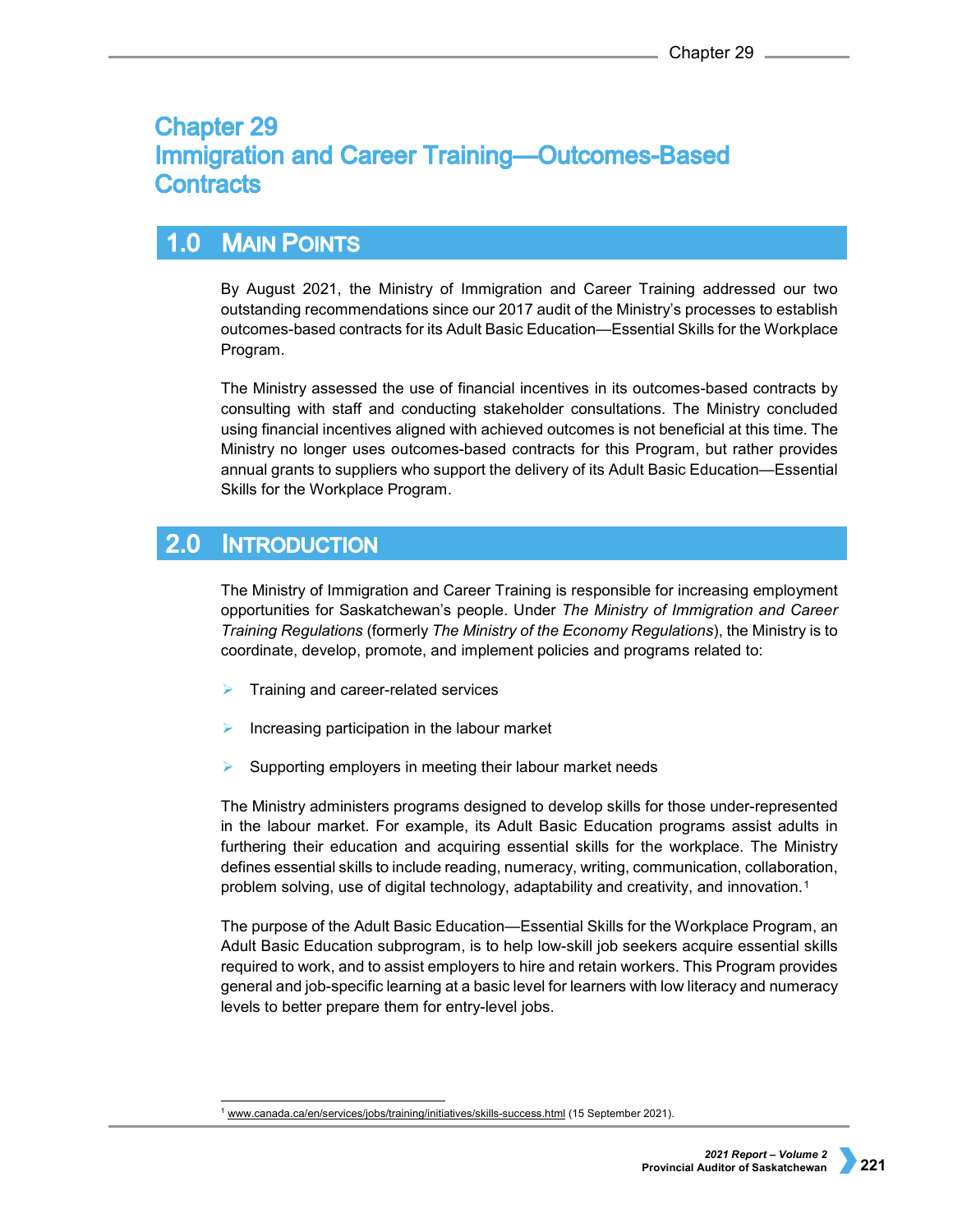In 2015–16, the Ministry of the Economy began using a form of outcomes-based contracts for its labour market service programs including the Adult Basic Education—Essential Skills for the Workplace Program. The Ministry stated at that time, that the primary purpose of using outcomes-based contracting is to improve client outcomes in the most efficient and effective manner.<sup>[2](#page-1-0)</sup>

The Ministry included specific outcomes directly in contracts; however, it did not prescribe how suppliers achieve the outcomes. Suppliers used their expertise to determine the services they will provide to achieve the outcomes. Additionally, the Ministry expected to measure suppliers' performance based on how well they achieve those outcomes. The Ministry did not tie payment terms to the suppliers' achievement of outcomes.

Since our last follow up in 2019, the Ministry no longer uses outcomes-based contracts with suppliers of its Adult Basic Education—Essential Skills for the Workplace Program. The Ministry gives funding to the suppliers through annual grants, and provides them with an annual funding letter that outlines program and reporting requirements.

#### $2.1$ **Focus of Follow-Up Audit**

This chapter describes our second follow-up audit of management's actions on the recommendations we made in 2017.

In 2017, we assessed the Ministry's processes to establish outcomes-based contracts. Our *2017 Report – Volume 1,* Chapter 3, concluded that the Ministry had, other than the areas of our three recommendations, effective processes for establishing its form of outcomesbased contracts for delivery of its Adult Basic Education—Essential Skills for the Workplace Program. In our first follow up in 2019, the Ministry implemented one of the three recommendations.[3](#page-1-1)

To conduct this audit engagement, we followed the standards for assurance engagements published in the *CPA Canada Handbook—Assurance* (CSAE 3001). To evaluate the Ministry's progress toward meeting our recommendations, we used the relevant criteria from the original audit. The Ministry's management agreed with the criteria in the original audit.

During our follow-up audit, we interviewed Ministry staff to discuss key actions management has taken since our 2019 follow-up to implement the outstanding recommendations. We also reviewed supporting documentation.

### $3.0<sub>1</sub>$ **STATUS OF RECOMMENDATIONS**

This section sets out each recommendation including the date on which the Standing Committee on Public Accounts agreed to the recommendation, the status of the recommendation at August 31, 2021, and the Ministry's actions up to that date.

 <sup>2</sup> Ministry of Immigration and Career Training, *Outcomes-Based Contract Management—Supplier Handbook* (2015), p.3.

<span id="page-1-1"></span><span id="page-1-0"></span><sup>3</sup> *2019 Report – Volume 1*, Chapter 31, pp. 301–304.